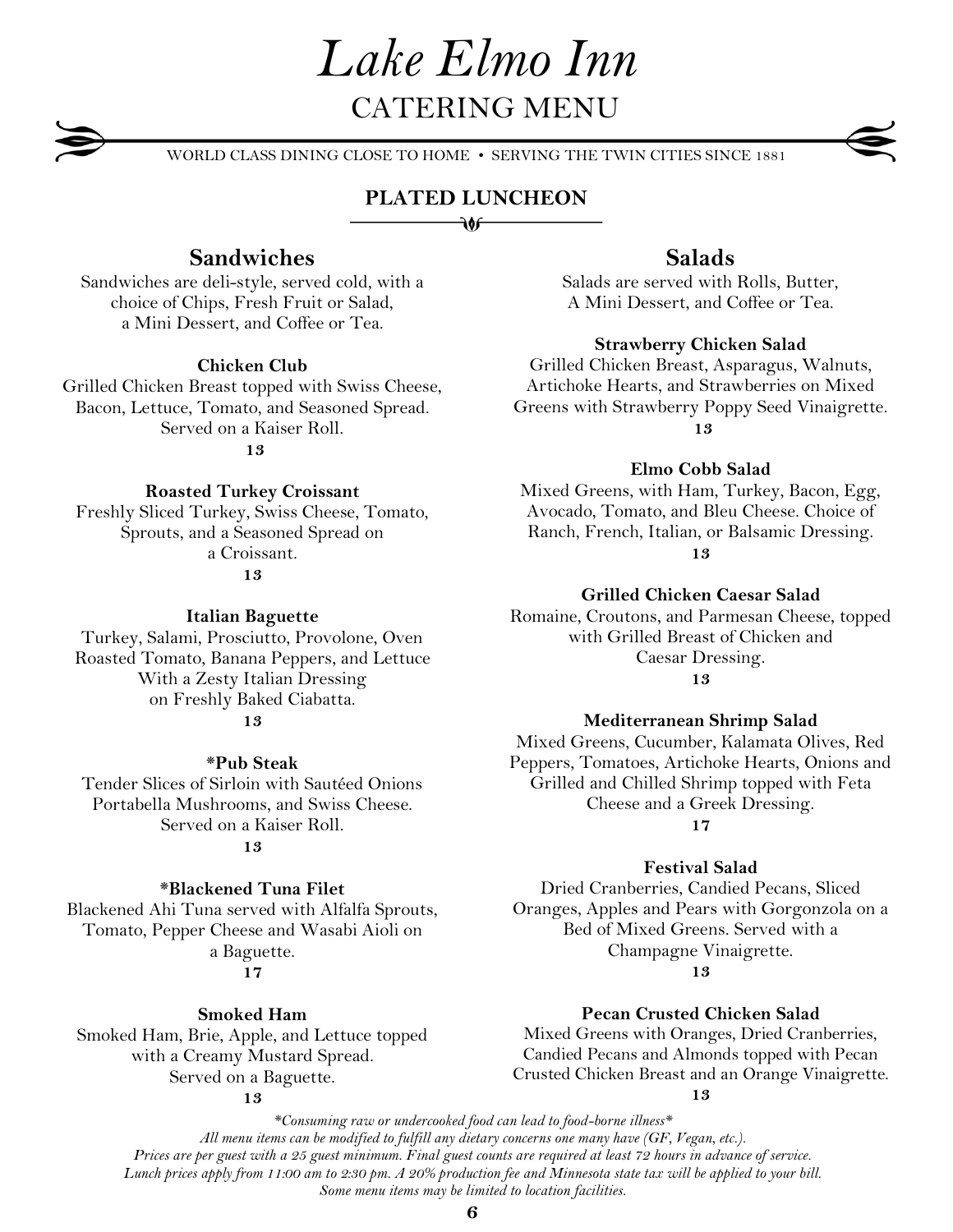WORLD CLASS DINING CLOSE TO HOME • SERVING THE TWIN CITIES SINCE 1881

# **PLATED LUNCHEON**

 $\longrightarrow$ 

A choice of Vegetable, Starch, Rolls and Butter, and Coffee will accompany your lunch. Choose a Vegetable choice only with pasta dishes. See page 35 for Accompaniments.

## **Champagne Chicken**

Breast of Chicken garnished with Red Grapes and topped with a Light Champagne Sauce

**14**

### **Chicken Mozzarella**

Chicken Breast with Mozzarella, Prosciutto, and Bruschetta, topped with a Balsamic Glaze. **14**

#### **Chicken Calvadoes**

Sautéed Chicken Breast topped with Sliced Apples and Mushrooms and served in an Apple Brandy Cream Sauce.

**14**

**Limóncello Chicken**

Tender Breast of Chicken sautéed and served with Limóncello Butter, Macadamia Nuts, and Lemon Zest. **14**

**Chicken Alfredo** 

Fettuccini topped with tender Chicken Breast, a Creamy Alfredo Sauce and freshly grated Parmesan Cheese.

### **14**

#### **Butternut Squash Ravioli**

House-made Pillows of Pasta stuffed with Butternut Squash. Topped with Brown Butter, Fresh Sage, and Parmesan Cheese.

#### **13**

**Vegetable Strudel**

Assortment of Roasted Seasonal Vegetables and Boursin Cheese wrapped in Flakey Pastry with a Creamy Mushroom Sauce.

#### **13**

**London Broil**

Tender Slices of Sirloin with a Mushroom Jus lie'. **16**

**Beef Bourguignon**

Tender Beef Tips, Mushrooms, and Onions served in a flavorful Burgundy Wine Sauce.

**16**

#### **Filet Mignon and Wild Mushroom Risotto**

3 oz. Filet Mignon, Wild Mushrooms and Roasted Red Peppers served on a bed of Creamy Risotto, finished with a Balsamic Glaze and Parmesan Cheese

**19**

#### **Walleye Pike**

Panko crusted and sautéed golden brown, served with Artichokes and Mushroom Sauce. **18**

#### **Salmon Ravida**

Fresh Herbs and Shallots top this Salmon Filet along with Ravida Estates Extra-Virgin Olive Oil. **18**

#### **Roasted Pork Loin**

Slow roasted Pork Loin with Garlic, Rosemary, Salt and Pepper and covered in a Pork Gravy. **14**

**Cajun Pork Chop**

One 8 oz. center cut Pork Chop, Cajun seasoned and grilled.

**14**

*All menu items can be modified to fulfill any dietary concerns one many have (GF, Vegan, etc.). Prices are per guest with a 25 guest minimum. Final guest counts are required at least 72 hours in advance of service. Lunch prices apply from 11:00 am to 2:30 pm. A 20% production fee and Minnesota state tax will be applied to your bill. Some menu items may be limited to location facilities.*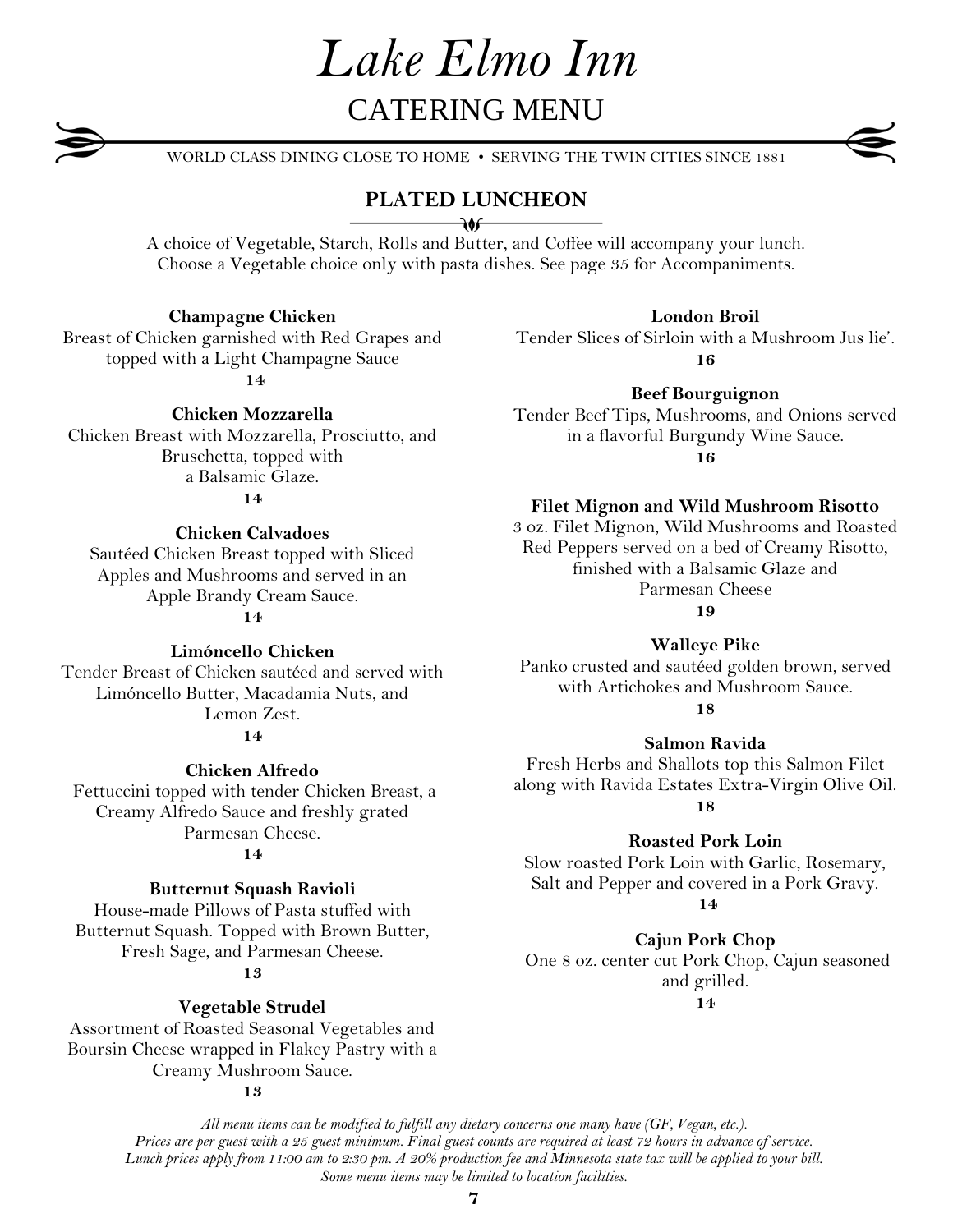WORLD CLASS DINING CLOSE TO HOME • SERVING THE TWIN CITIES SINCE 1881

## **LUNCH BUFFET CREATIONS** ∂♦

## **Cold Deli Buffet**

Grilled Vegetable Platter Antipasta Salad (or choice from page 34) Seasonal Fresh Fruit Sliced Roast Turkey, Roast Beef, Ham, Salami, and Corned Beef Sliced Swiss, Cheddar and Pepper Cheese Assorted Breads and Rolls Sliced Tomatoes, Lettuce, Onion and Pickles Mayonnaise, Mustard and Horseradish Spreads Choice of Mini Dessert **Lunch 16**

### **Asian Buffet**

Mandarin Spinach Salad Sweet and Sour Cucumber Salad Egg Rolls with Sweet and Sour Sauce Vegetable Fried Rice and White Rice Chicken Cashew and Beef Lo Mien Mini Cherry Cheesecake **Lunch 18**

#### **Tuscan Buffet**

Antipasto Tray Caesar Salad Seasonal Fresh Fruit Fresh Bread and Butter Fettuccini Alfredo with Chicken Penne tossed with Vegetables and Pesto Sauce Mini Tiramisu **Lunch 18**

### **Southwest Buffet**

Tortilla Salad with Lime Vinaigrette Seasonal Fresh Fruit Chicken and Beef Fajitas Spanish Rice Refried Beans or Black Beans Tortilla Chips with Salsa and Guacamole Sour Cream, Cheese, Jalapenos, Warm Flour Tortillas Churros **Lunch 18**

### **Executive Buffet**

Our House Smoked Salmon Tomato Mozzarella Salad Grilled Vegetable Platter Seasonal Fresh Fruit Roast Beef Tenderloin, sliced, served cold Grilled Chicken Breast, sliced, served cold Gouda, Gorgonzola, and Cheddar Cheese Specialty Breads Tomatoes, Pickles, Onions, Sprouts Mayonnaise, Mustard, Horseradish Spreads Choice of Mini Dessert **Lunch 24**

#### **Soup and Sandwich Buffet**

Minnesota Wild Rice and Duck Soup Beef Barley Soup Tomato Basil Soup (or a choice of three soups – see page  $35$ ) ½ Sandwiches include Turkey, Sprouts, Tomato on Cranberry Roll; Roast Beef, Cheddar, Crispy Onions on Sourdough; Ham, Brie, Apple, Spicy Dijon on Rye Seasonal Fresh Fruit Homemade Potato Chips Chocolate Turtle **Lunch 14**

#### **"Lake Elmo Inn Brunch Experience"**

Minimum of 50 guests Caramel Rolls Smoked Salmon Shrimp Cocktail Seasonal Fresh Fruit and Domestic Cheeses Festival Salad and Antipasta Salad Eggs Benedict Assortment of Breakfast Sausages Carved Rounds of Beef Panko Crusted Walleye Breakfast Potatoes Vegetable Medley Assorted Mini Desserts, 2 per person **Brunch 30**

*All menu items can be modified to fulfill any dietary concerns one many have (GF, Vegan, etc.). Prices are per guest with a 25 guest minimum. Final guest counts are required at least 72 hours in advance of service. Lunch prices apply from 11:00 am to 2:30 pm. A 20% production fee and Minnesota state tax will be applied to your bill. Some menu items may be limited to location facilities.*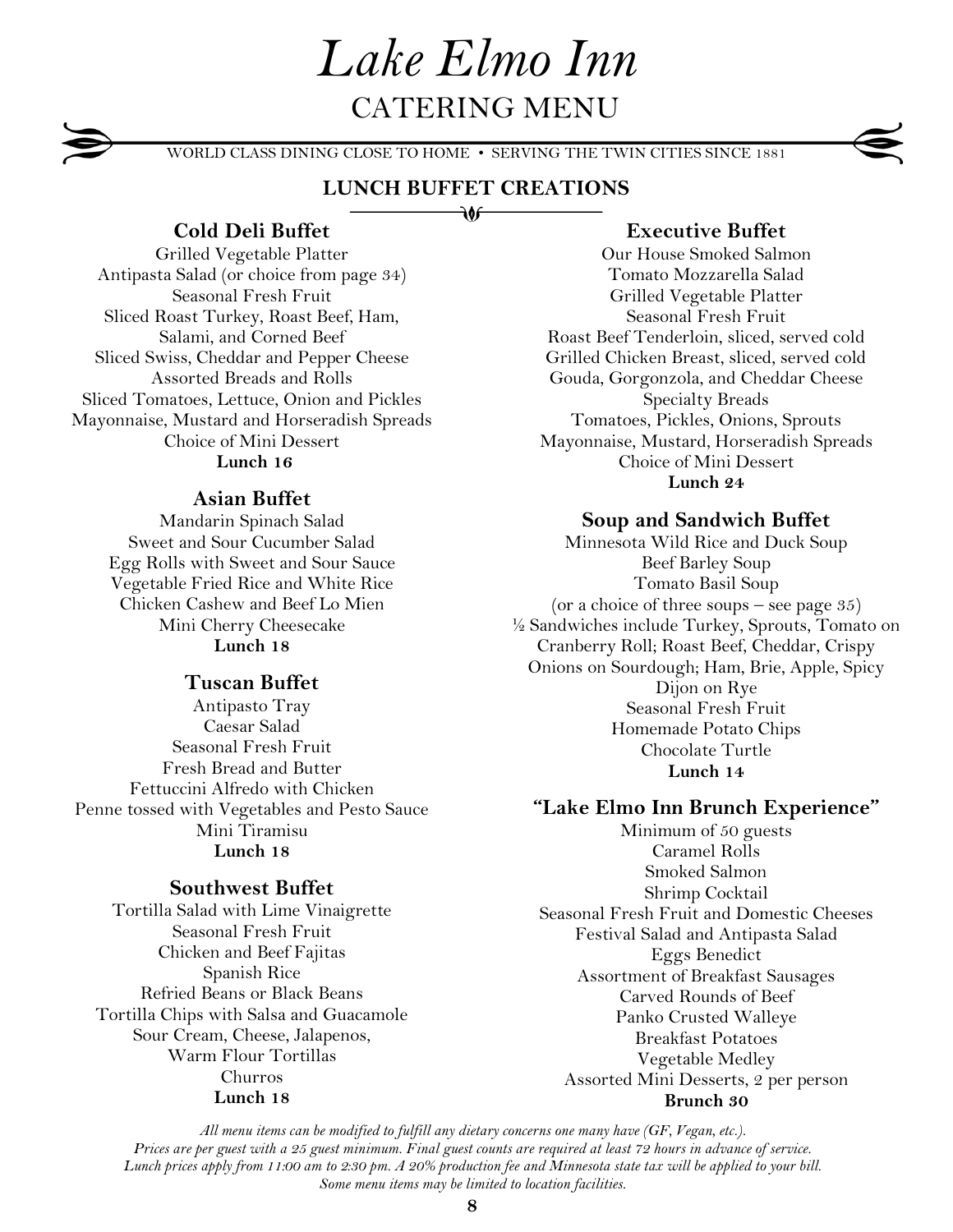WORLD CLASS DINING CLOSE TO HOME • SERVING THE TWIN CITIES SINCE 1881

# **LUNCH BUFFET CREATIONS**

₹Ò

# **Soup and Salad Bar**

Tomato Bisque and Duck with Wild Rice Soup (or a choice of two soups; see page 35) Seasonal Fresh Fruit Mixed Greens, Romaine and Iceberg Lettuce Chicken Breast Chopped Tomatoes, Peppers, Mushrooms, Chopped Egg, Bleu Cheese, Scallions, Cucumbers, Bacon, Feta Cheese, and Broccoli Vegetable Pasta Salad Rolls and Butter Turtle **Lunch 14**

# **Flavors of Minnesota Buffet**

Market Salad with Choice of Dressing Minnesota Wild Rice Salad Seasonal Fresh Fruit and Berries Panko Crusted Walleye Roasted Turkey with Sage Dressing Mashed Potatoes / Turkey Gravy Green Beans Amandine Rolls and Butter Mini Sin of the Inn **Lunch 20**

# **Backyard Barbeque Buffet**

The Inn's Own Potato Salad Marinated Vegetable Salad Seasonal Fresh Fruit Homemade Potato Chips Grilled Chicken Breasts Hamburgers and Bratwurst *Grilled Portabella Mushrooms can be added for an additional fee.* Swiss, Cheddar, and Pepperjack Cheeses Sliced Onions, Tomatoes, Pickles, Lettuce Mayonnaise, Ketchup, and Mustard Assorted Buns Assorted Bars and Cookies **Lunch 19**

# **Tex Mex Barbeque Buffet**

Market Salad with Choice of Dressing Tortilla Chips and Salsa Seasonal Fresh Fruit Choice of Two Entrees: Grilled Steak with Peppers and Onions, Grilled Chicken Fajitas, BBQ Chicken, Smoked Beef Brisket, Grilled Chicken Breast with Lime and Cilantro, or Baby Back Ribs Sweet Corn on the Cob Baked Potato with Sour Cream and Bacon Chocolate Dipped Strawberry **Lunch 20**

# **Caribbean Grill Buffet**

Spinach Salad with Mandarin Oranges and Almonds Seasonal Fresh Fruit Choice of Two Entrees: Jamaica Jerk Ribs, Pork with Mango Salsa, Jerk Pork, Jerk Chicken, Grilled Garlic Shrimp, or Grilled Chicken with Lime and Cilantro Baked Sweet Potatoes Black Beans and Rice Mini Key Lime Pie **Lunch 20**

# **Pacific Northwest Buffet**

Forest Blend Mixed Greens Salad Quinoa Salad Seasonal Fresh Fruit Cherry Glazed Salmon Farm Raised Lavender Chicken Au Gratin Potatoes Assorted Breads Croustades **Lunch 20**

**\*All Lunch Buffets include a beverage option.\*** Choose one: Coffee, Lemonade, or Iced Tea

*All menu items can be modified to fulfill any dietary concerns one many have (GF, Vegan, etc.). Prices are per guest with a 25 guest minimum. Final guest counts are required at least 72 hours in advance of service. Lunch prices apply from 11:00 am to 2:30 pm. A 20% production fee and Minnesota state tax will be applied to your bill. Some menu items may be limited to location facilities.*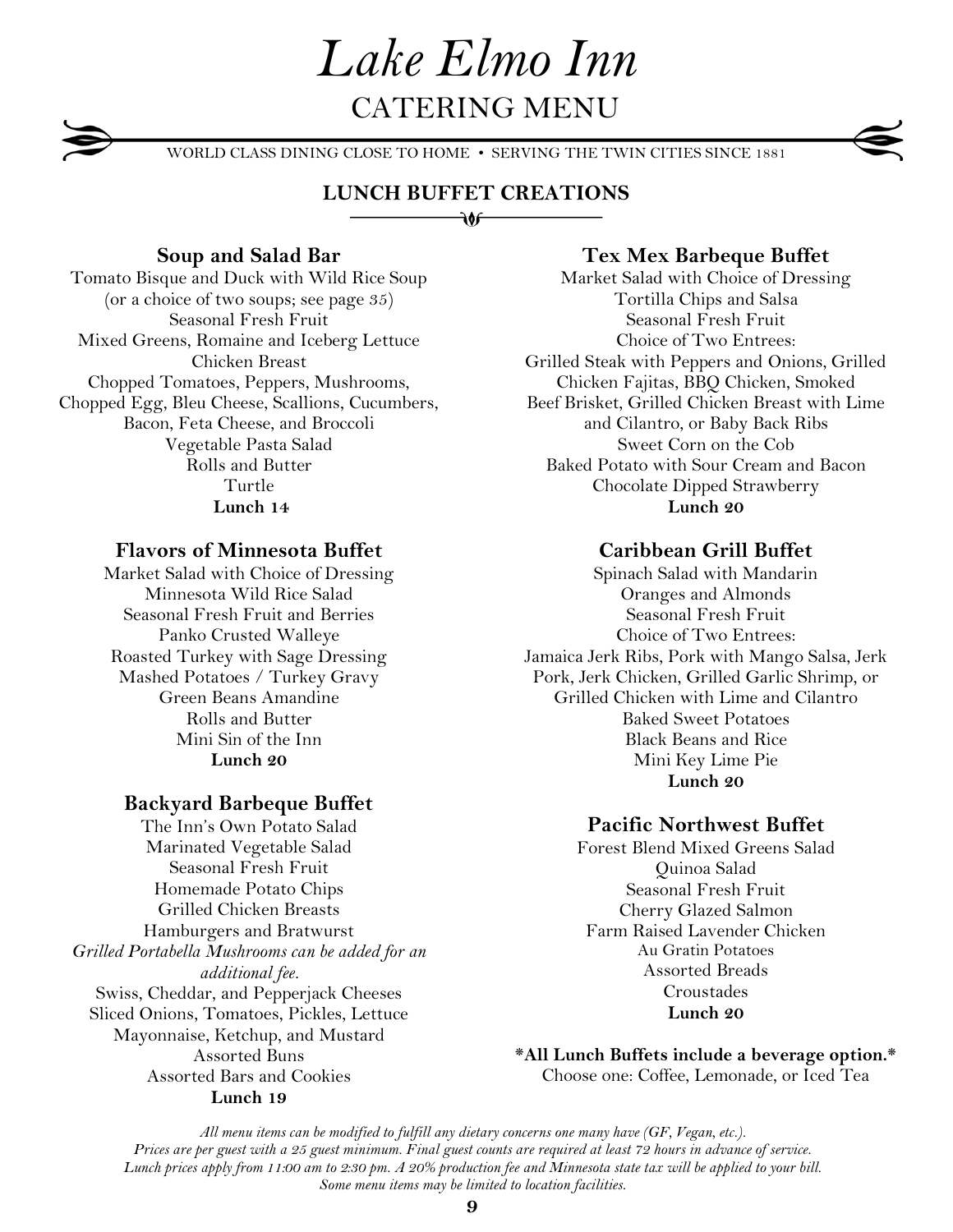WORLD CLASS DINING CLOSE TO HOME • SERVING THE TWIN CITIES SINCE 1881

# **LUNCHEON BUFFET** ₩

# **One Entrée Luncheon Buffet**

Choice of One Entrée Choice of One Starch Choice of Two Salads Seasonal Fresh Fruit Rolls and Butter Choice of One Mini Dessert Coffee, Iced Tea or Lemonade **16**

### **Two Entrée Luncheon Buffet**

Choice of Two Entrées Choice of One Starch Choice of Two Salads Seasonal Fresh Fruit Rolls and Butter Choice of One Mini Dessert Coffee, Iced Tea or Lemonade **19**

See the following page for Entrée Choices. For Salad and Starch Choices, see pages 34 and page 35.

*All menu items can be modified to fulfill any dietary concerns one many have (GF, Vegan, etc.). Prices are per guest with a 25 guest minimum. Final guest counts are required at least 72 hours in advance of service. Lunch prices apply from 11:00 am to 2:30 pm. A 20% production fee and Minnesota state tax will be applied to your bill. Some menu items may be limited to location facilities.*